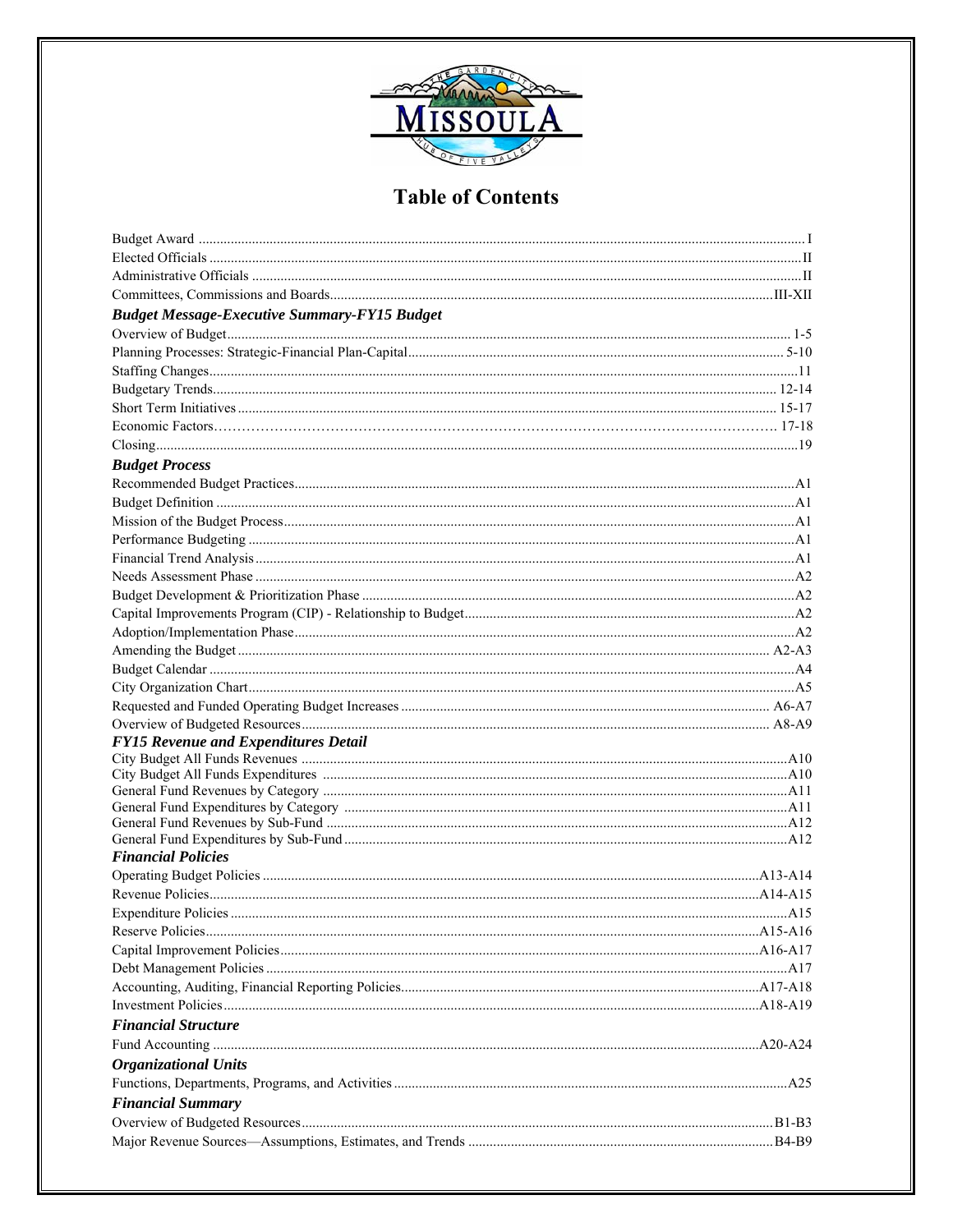

### **General Fund**

| Communication and C8-C10                  |  |
|-------------------------------------------|--|
|                                           |  |
|                                           |  |
|                                           |  |
|                                           |  |
|                                           |  |
|                                           |  |
|                                           |  |
|                                           |  |
|                                           |  |
|                                           |  |
|                                           |  |
|                                           |  |
|                                           |  |
|                                           |  |
| <b>General Fund Special Purpose Funds</b> |  |
|                                           |  |
|                                           |  |
|                                           |  |
|                                           |  |
|                                           |  |
|                                           |  |
|                                           |  |
|                                           |  |
|                                           |  |
|                                           |  |
|                                           |  |
| <b>Special Revenue Funds</b>              |  |
|                                           |  |
|                                           |  |
|                                           |  |
|                                           |  |
|                                           |  |
|                                           |  |
|                                           |  |
|                                           |  |
|                                           |  |
|                                           |  |
|                                           |  |
|                                           |  |
|                                           |  |
|                                           |  |
|                                           |  |
|                                           |  |
|                                           |  |
|                                           |  |
|                                           |  |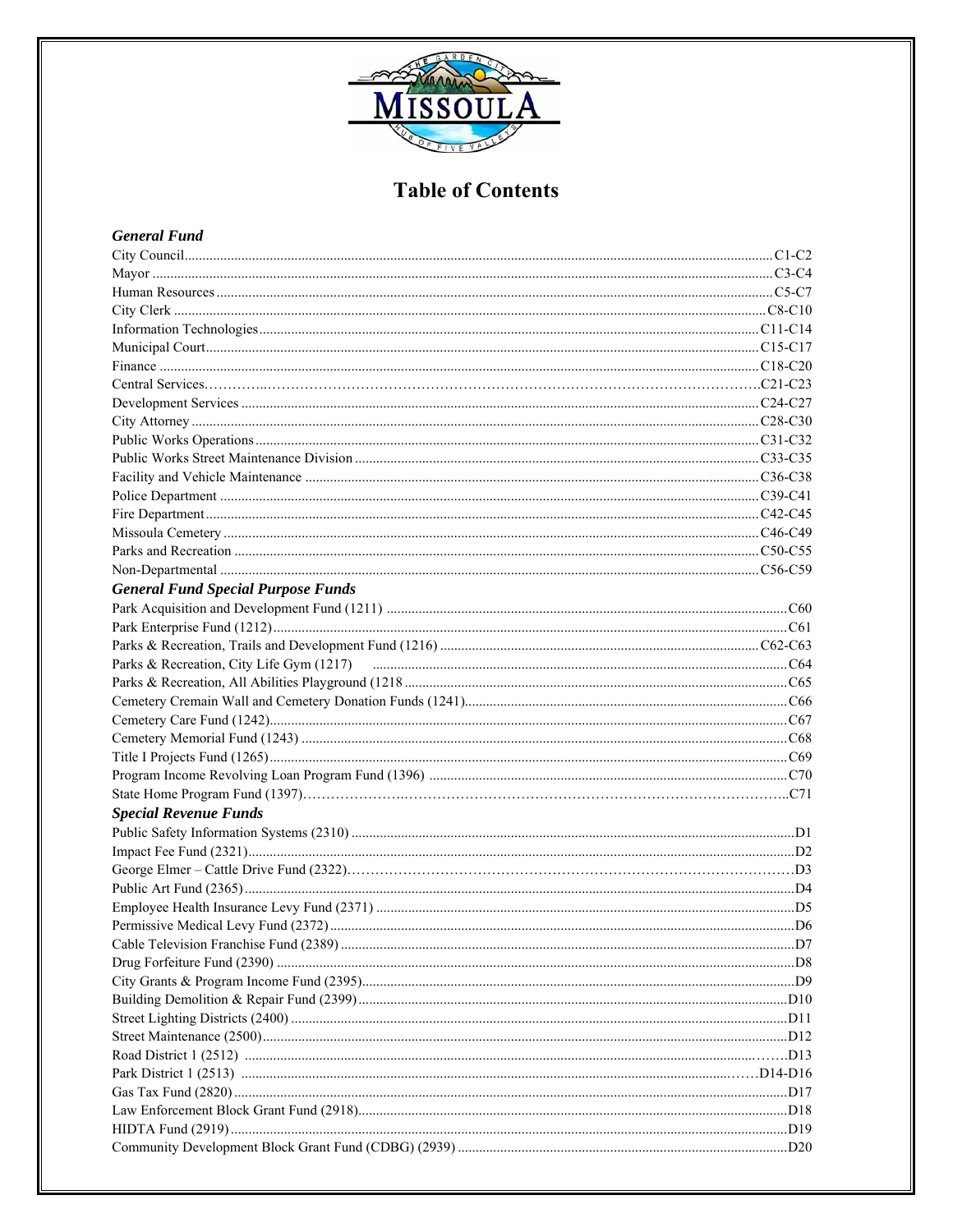

| <b>Debt Service Funds</b>                               |  |
|---------------------------------------------------------|--|
|                                                         |  |
|                                                         |  |
| <b>Capital Project Funds</b>                            |  |
|                                                         |  |
|                                                         |  |
| <b>Proprietary Funds</b>                                |  |
|                                                         |  |
|                                                         |  |
|                                                         |  |
|                                                         |  |
|                                                         |  |
|                                                         |  |
|                                                         |  |
| Sewer Bonds Debt Service Funds (5361, 5362, 5365, 5371, |  |
|                                                         |  |
|                                                         |  |
|                                                         |  |
| <b>Component Units</b>                                  |  |
|                                                         |  |
|                                                         |  |
|                                                         |  |
| <b>Debt Management</b>                                  |  |
|                                                         |  |
|                                                         |  |
|                                                         |  |
|                                                         |  |
|                                                         |  |
|                                                         |  |
|                                                         |  |
|                                                         |  |
| Capital Improvements Program (CIP) & Capital Budget     |  |
|                                                         |  |
|                                                         |  |
|                                                         |  |
|                                                         |  |
|                                                         |  |
|                                                         |  |
|                                                         |  |
|                                                         |  |
|                                                         |  |